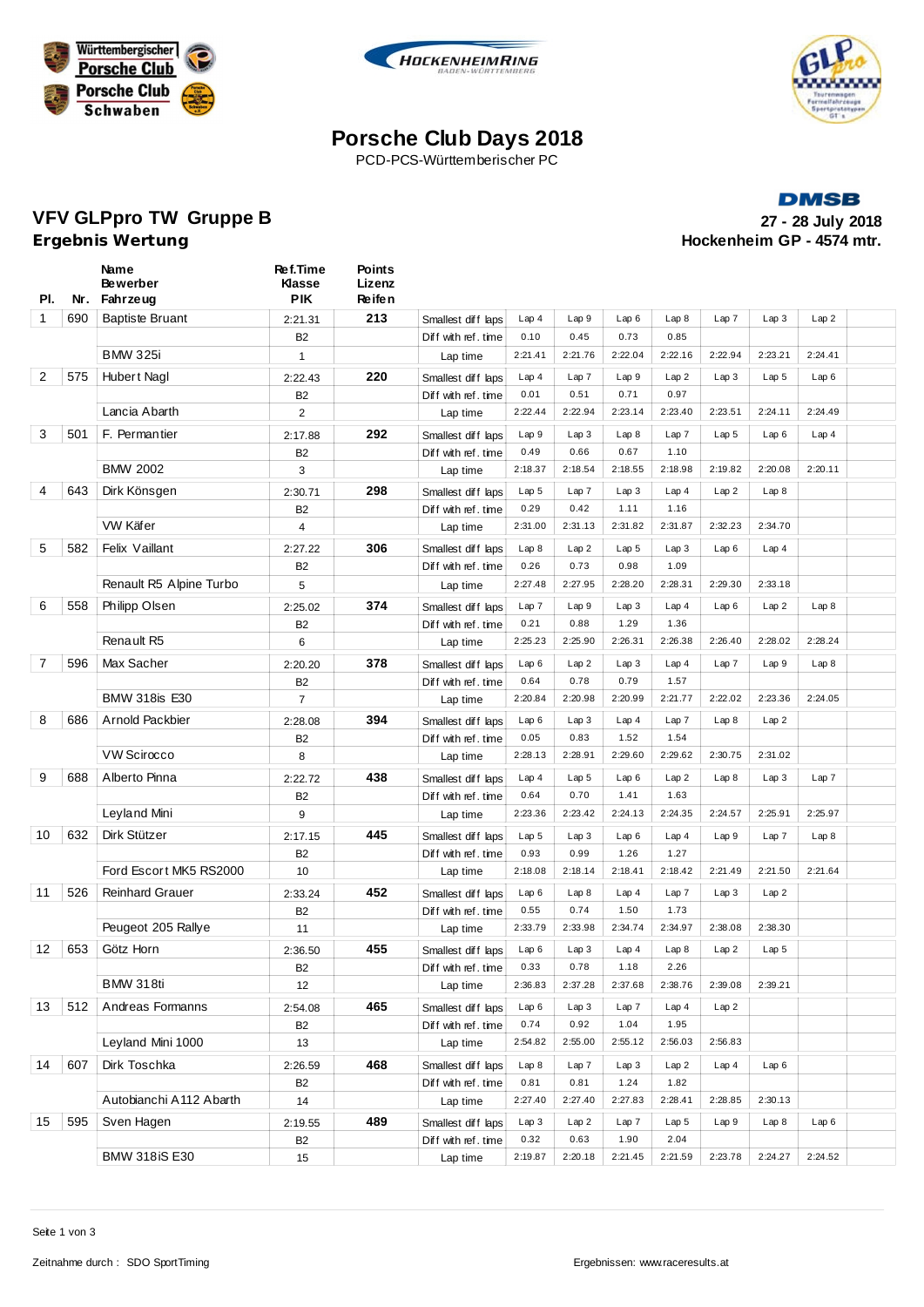





# **Porsche Club Days 2018**

PCD-PCS-Württemberischer PC

### **DMSB**

### **VFV GLPpro TW Gruppe B 27 - 28 July 2018**

# **Hockenheim GP - 4574 mtr.**

| Ergebnis Wertung |  |                           |  |  |  |  |  |  |  |
|------------------|--|---------------------------|--|--|--|--|--|--|--|
|                  |  | $AC$ $EF2$ $Moltz1$ cuber |  |  |  |  |  |  |  |

| 16 | 553 | <b>Walter Leuber</b>   | 2:34.19                   | 495 | Smallest diff laps                       | Lap8    | Lap <sub>5</sub> | Lap6                     | Lap2                     | Lap3             | Lap4    |         |  |
|----|-----|------------------------|---------------------------|-----|------------------------------------------|---------|------------------|--------------------------|--------------------------|------------------|---------|---------|--|
|    |     |                        | <b>B2</b>                 |     | Diff with ref.time                       | 0.63    | 0.74             | 1.70                     | 1.88                     |                  |         |         |  |
|    |     | Fiat Abarth 1000TC     | 16                        |     | Lap time                                 | 2:34.82 | 2:34.93          | 2:35.89                  | 2:36.07                  | 2:36.49          | 2:36.75 |         |  |
| 17 | 732 | Matthias Holzhauer     | 2:25.46                   | 498 | Smallest diff laps                       | Lap6    | Lap <sub>5</sub> | Lap9                     | Lap4                     | Lap3             | Lap2    | Lap8    |  |
|    |     |                        | C <sub>2</sub>            |     | Diff with ref.time                       | 0.56    | 0.59             | 1.80                     | 2.03                     |                  |         |         |  |
|    |     | Porsche 944            | $\mathbf{1}$              |     | Lap time                                 | 2:26.02 | 2:26.05          | 2:27.26                  | 2:27.49                  | 2:28.01          | 2:28.13 | 2:28.30 |  |
| 18 | 572 | Marcel Andre           | 2:14.42                   | 501 | Smallest diff laps                       | Lap3    | Lap2             | Lap <sub>5</sub>         | Lap6                     | Lap7             | Lap8    | Lap9    |  |
|    |     |                        | B <sub>2</sub>            |     | Diff with ref. time                      | 0.74    | 0.91             | 1.65                     | 1.71                     |                  |         |         |  |
|    |     | <b>BMW E21 E21</b>     | 17                        |     | Lap time                                 | 2:15.16 | 2:15.33          | 2:16.07                  | 2:16.13                  | 2:16.78          | 2:17.12 | 2:18.96 |  |
| 19 | 703 | Johannes Haun          | 2:24.59                   | 530 | Smallest diff laps                       | Lap6    | Lap 7            | Lap 9                    | Lap3                     | Lap4             | Lap2    | Lap8    |  |
|    |     |                        | C <sub>2</sub>            |     | Diff with ref. time                      | 1.14    | 1.19             | 1.41                     | 1.56                     |                  |         |         |  |
|    |     | Porsche 924 S          | $\mathbf{2}$              |     | Lap time                                 | 2:25.73 | 2:25.78          | 2:26.00                  | 2:26.15                  | 2:26.82          | 2:27.32 | 2:28.21 |  |
| 20 | 723 | Dieter Kötter          |                           | 559 |                                          | Lap7    | Lap8             | Lap3                     | Lap4                     | Lap6             | Lap2    |         |  |
|    |     |                        | 2:26.52<br>C <sub>2</sub> |     | Smallest diff laps<br>Diff with ref.time | 0.11    | 0.86             | 2.00                     | 2.62                     |                  |         |         |  |
|    |     | <b>VW Scirocco</b>     | 3                         |     | Lap time                                 | 2:26.63 | 2:27.38          | 2:28.52                  | 2:29.14                  | 2:29.60          | 2:29.99 |         |  |
|    |     |                        |                           |     |                                          | Lap4    | Lap 9            |                          |                          | Lap 7            |         |         |  |
| 21 | 628 | <b>Martin Terhardt</b> | 2:20.87                   | 561 | Smallest diff laps                       | 0.87    | 1.10             | Lap <sub>3</sub><br>1.71 | Lap <sub>5</sub><br>1.93 |                  | Lap8    | Lap2    |  |
|    |     | Opel Kadett E          | B <sub>2</sub><br>18      |     | Diff with ref.time<br>Lap time           | 2:21.74 | 2:21.97          | 2:22.58                  | 2:22.80                  | 2:22.81          | 2:24.13 | 2:24.20 |  |
|    |     |                        |                           |     |                                          |         |                  |                          |                          |                  |         |         |  |
| 22 | 731 | <b>Christian Beck</b>  | 2:30.50                   | 575 | Smallest diff laps                       | Lap 7   | Lap3             | Lap 5                    | Lap2                     | Lap4             | Lap6    |         |  |
|    |     | Melkus                 | C <sub>2</sub>            |     | Diff with ref.time                       | 0.98    | 1.28             | 1.57                     | 1.92                     |                  |         |         |  |
|    |     |                        | 4                         |     | Lap time                                 | 2:31.48 | 2:31.78          | 2:32.07                  | 2:32.42                  | 2:32.45          | 2:33.29 |         |  |
| 23 | 659 | Martin Hannappel       | 2:49.78                   | 592 | Smallest diff laps                       | Lap4    | Lap6             | Lap2                     | Lap <sub>5</sub>         | Lap 7            |         |         |  |
|    |     |                        | B <sub>2</sub>            |     | Diff with ref. time                      | 0.19    | 1.45             | 2.05                     | 2.23                     |                  |         |         |  |
|    |     | Audi 80 gte            | 19                        |     | Lap time                                 | 2:49.97 | 2:51.23          | 2:51.83                  | 2:52.01                  | 2:54.59          |         |         |  |
| 24 | 730 | Erwin Opuchlich        | 2:41.05                   | 644 | Smallest diff laps                       | Lap6    | Lap2             | Lap4                     | Lap 3                    | Lap 7            |         |         |  |
|    |     |                        | C <sub>2</sub>            |     | Diff with ref. time                      | 0.55    | 1.14             | 1.70                     | 3.05                     |                  |         |         |  |
|    |     | Melkus RS 1000         | 5                         |     | Lap time                                 | 2:41.60 | 2:42.19          | 2:42.75                  | 2:44.10                  | 4:23.68          |         |         |  |
| 25 | 760 | Bodo Kositzke          | 2:31.63                   | 649 | Smallest diff laps                       | Lap 7   | Lap6             | Lap2                     | Lap4                     | Lap 8            | Lap3    |         |  |
|    |     |                        | C <sub>2</sub>            |     | Diff with ref. time                      | 0.80    | 1.67             | 1.94                     | 2.08                     |                  |         |         |  |
|    |     | NSU Spider             | 6                         |     | Lap time                                 | 2:32.43 | 2:33.30          | 2:33.57                  | 2:33.71                  | 2:34.45          | 2:36.07 |         |  |
| 26 | 786 | Ralf Schieback         | 2:31.62                   | 663 | Smallest diff laps                       | Lap4    | Lap3             | Lap6                     | Lap8                     | Lap2             | Lap7    |         |  |
|    |     |                        | C <sub>2</sub>            |     | Diff with ref.time                       | 1.24    | 1.39             | 1.88                     | 2.12                     |                  |         |         |  |
|    |     | Melkus RS1000          | $\overline{7}$            |     | Lap time                                 | 2:32.86 | 2:33.01          | 2:33.50                  | 2:33.74                  | 2:35.11          | 2:35.28 |         |  |
| 27 | 676 | Manfred Ehlich         | 2:38.34                   | 731 | Smallest diff laps                       | Lap4    | Lap 8            | Lap 3                    | Lap2                     | Lap 7            | Lap6    |         |  |
|    |     |                        | B <sub>2</sub>            |     | Diff with ref. time                      | 1.44    | 1.52             | 1.98                     | 2.37                     |                  |         |         |  |
|    |     | VOLVO 123GT            | 20                        |     | Lap time                                 | 2:39.78 | 2:39.86          | 2:40.32                  | 2:40.71                  | 2:41.70          | 2:41.84 |         |  |
| 28 | 529 | Manfred Wickel         | 2:34.84                   | 738 | Smallest diff laps                       | Lap 8   | Lap 5            | Lap 6                    | Lap3                     | Lap2             | Lap4    |         |  |
|    |     |                        | B <sub>2</sub>            |     | Diff with ref. time                      | 0.52    | 1.66             | 1.71                     | 3.49                     |                  |         |         |  |
|    |     | BMW 318 is E36         | 21                        |     | Lap time                                 | 2:35.36 | 2:36.50          | 2:36.55                  | 2:38.33                  | 2:38.79          | 2:39.29 |         |  |
| 29 | 692 | Bruno Hügli            | 2:15.20                   | 789 | Smallest diff laps                       | Lap 3   | Lap4             | Lap 8                    | Lap <sub>5</sub>         | Lap 9            | Lap6    | Lap 7   |  |
|    |     |                        | B <sub>2</sub>            |     | Diff with ref. time                      | 0.10    | 1.06             | 3.30                     | 3.43                     |                  |         |         |  |
|    |     | <b>BMW 1502</b>        | 22                        |     | Lap time                                 | 2:15.30 | 2:16.26          | 2:18.50                  | 2:18.63                  | 2:18.72          | 2:19.22 | 2:19.51 |  |
| 30 | 678 | Manfred Niederberger   | 2:30.79                   | 800 | Smallest diff laps                       | Lap 2   | Lap3             | Lap4                     | Lap8                     | Lap 5            | Lap6    |         |  |
|    |     |                        | <b>B2</b>                 |     | Diff with ref. time                      | 1.90    | 1.91             | 2.04                     | 2.15                     |                  |         |         |  |
|    |     | Autibianchi A112       | 23                        |     | Lap time                                 | 2:32.69 | 2:32.70          | 2:32.83                  | 2:32.94                  | 2:33.56          | 2:33.99 |         |  |
| 31 | 536 | Lothar Kahl            | 2:35.98                   | 801 | Smallest diff laps                       | Lap6    | Lap4             | Lap3                     | Lap 8                    | Lap <sub>5</sub> | Lap2    |         |  |
|    |     |                        | B <sub>2</sub>            |     | Diff with ref. time                      | 1.56    | 1.66             | 2.13                     | 2.66                     |                  |         |         |  |
|    |     | Fiat Lancia A 112      | 24                        |     | Lap time                                 | 2:37.54 | 2:37.64          | 2:38.11                  | 2:38.64                  | 2:38.66          | 2:38.66 |         |  |
|    |     |                        |                           |     |                                          |         |                  |                          |                          |                  |         |         |  |